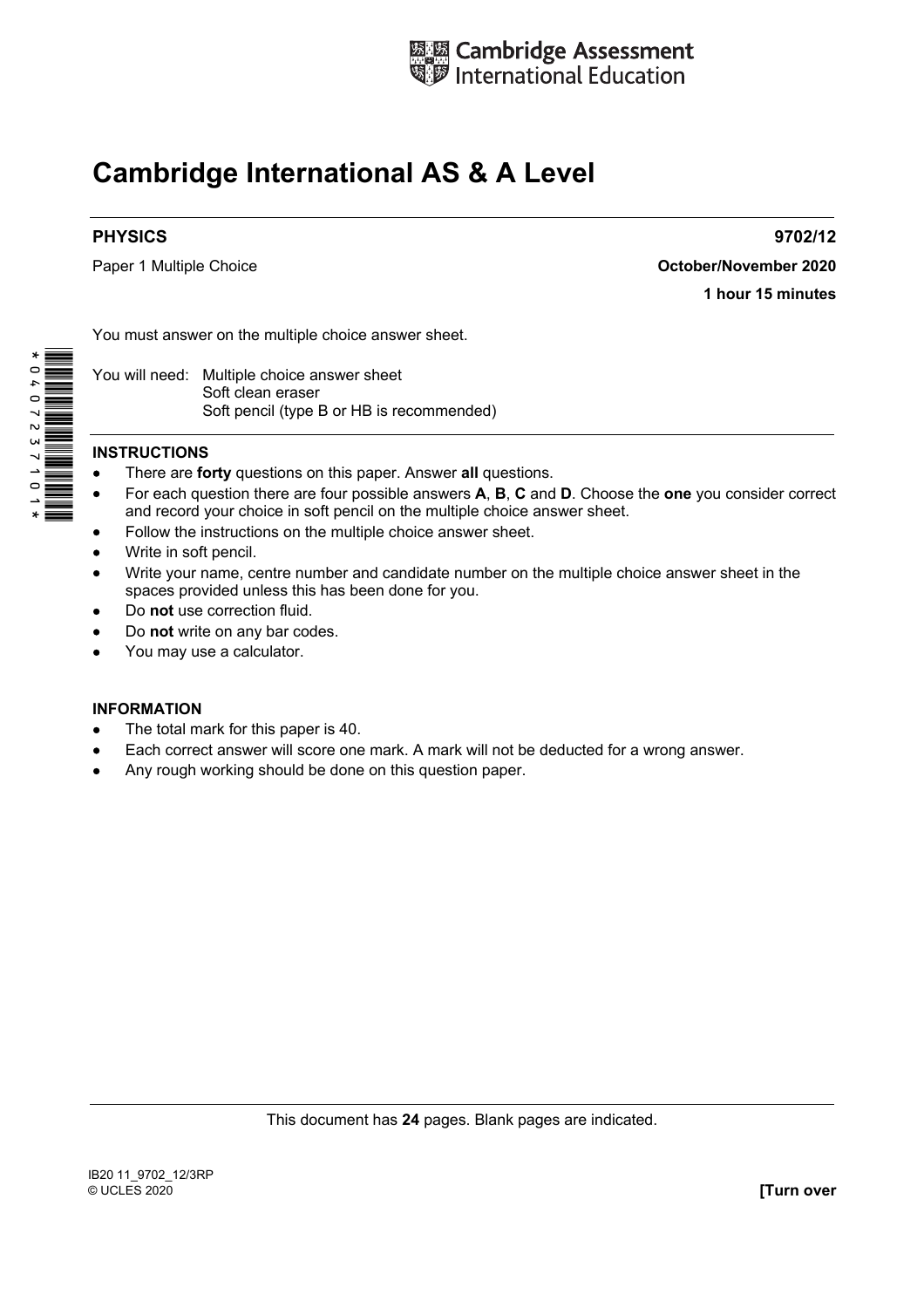### **Data**

| speed of light in free space | $c = 3.00 \times 10^8 \text{ m s}^{-1}$                                      |
|------------------------------|------------------------------------------------------------------------------|
| permeability of free space   | $\mu_{0} = 4\pi \times 10^{-7}$ H m <sup>-1</sup>                            |
| permittivity of free space   | $\varepsilon_{0}$ = 8.85 × 10 <sup>-12</sup> F m <sup>-1</sup>               |
|                              | $(\frac{1}{4\pi \varepsilon_0}$ = 8.99 × 10 <sup>9</sup> m F <sup>-1</sup> ) |
| elementary charge            | $e = 1.60 \times 10^{-19}$ C                                                 |
| the Planck constant          | $h = 6.63 \times 10^{-34}$ Js                                                |
| unified atomic mass unit     | $1 u = 1.66 \times 10^{-27}$ kg                                              |
| rest mass of electron        | $m_e = 9.11 \times 10^{-31}$ kg                                              |
| rest mass of proton          | $m_{\rm p}$ = 1.67 $\times$ 10 <sup>-27</sup> kg                             |
| molar gas constant           | $R = 8.31 \,\text{J K}^{-1} \,\text{mol}^{-1}$                               |
| the Avogadro constant        | $N_A = 6.02 \times 10^{23}$ mol <sup>-1</sup>                                |
| the Boltzmann constant       | $k = 1.38 \times 10^{-23}$ J K <sup>-1</sup>                                 |
| gravitational constant       | $G = 6.67 \times 10^{-11}$ N m <sup>2</sup> kg <sup>-2</sup>                 |
| acceleration of free fall    | $q = 9.81 \text{ m s}^{-2}$                                                  |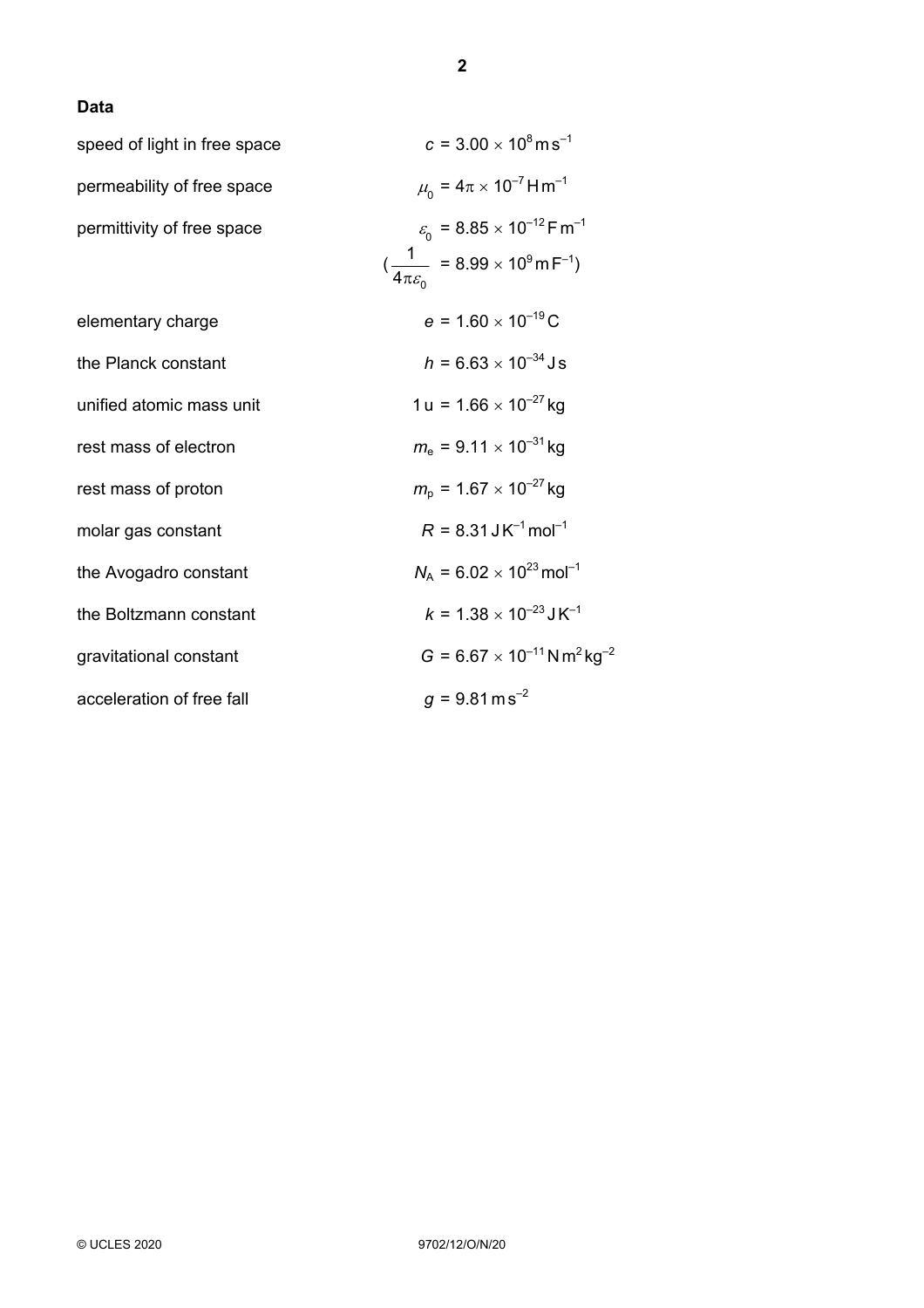**3**

# **Formulae**

| uniformly accelerated motion   | $s = ut + \frac{1}{2}at^2$<br>$v^2 = u^2 + 2as$ |
|--------------------------------|-------------------------------------------------|
|                                |                                                 |
| work done on/by a gas          | $W = p\Delta V$                                 |
| gravitational potential        | $\phi = -\frac{Gm}{r}$                          |
| hydrostatic pressure           | $p = \rho gh$                                   |
| pressure of an ideal gas       | $p = \frac{1}{3} \frac{Nm}{V} < c^2$            |
| simple harmonic motion         | $a = -\omega^2 x$                               |
| velocity of particle in s.h.m. | $v = v_0 \cos \omega t$                         |
|                                | $v = \pm \omega \sqrt{(x_0^2 - x^2)}$           |
| Doppler effect                 | $f_o = \frac{r_s v}{v + v}$                     |
| electric potential             | $V = \frac{Q}{4\pi \varepsilon_{\rm s} r}$      |
| capacitors in series           | $1/C = 1/C_1 + 1/C_2 + $                        |
| capacitors in parallel         | $C = C_1 + C_2 + $                              |
| energy of charged capacitor    | $W = \frac{1}{2}QV$                             |
| electric current               | $I = Anvq$                                      |
| resistors in series            | $R = R_1 + R_2 + $                              |
| resistors in parallel          | $1/R = 1/R_1 + 1/R_2 + $                        |
| Hall voltage                   | $V_{\text{H}} = \frac{BI}{nta}$                 |
| alternating current/voltage    | $x = x_0 \sin \omega t$                         |
| radioactive decay              | $x = x_0 \exp(-\lambda t)$                      |
| decay constant                 | $\lambda = \frac{0.693}{t_1}$                   |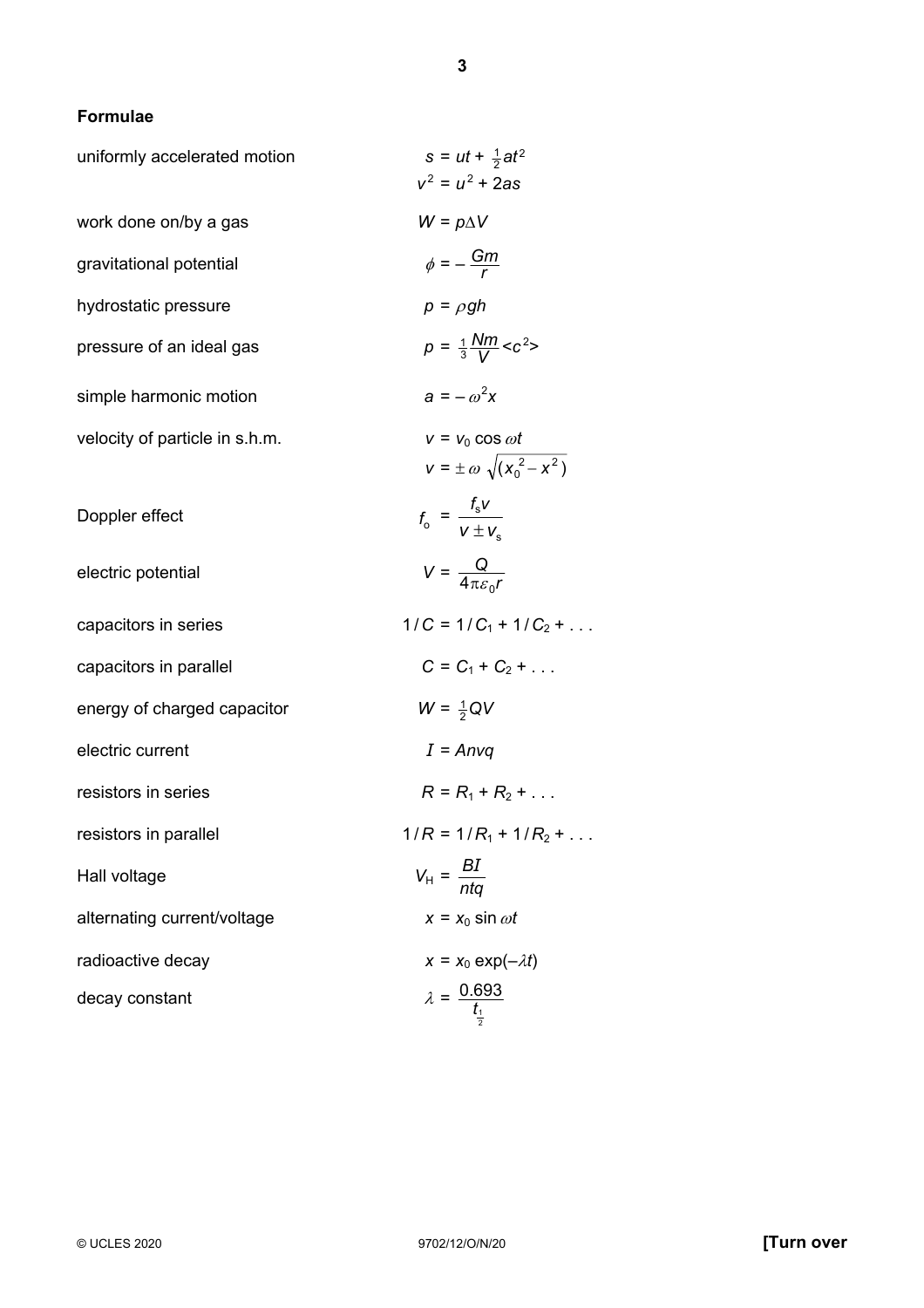- **1** A student uses the volume of a metal coin in order to determine the density of the metal. What is **not** needed in order to determine an estimate of the volume of the coin?
	- **A** estimate of the diameter
	- **B** estimate of the mass
	- **C** estimate of the thickness
	- **D** use of the formula for the volume of a cylinder
- **2** The speed *v* of waves on a stretched wire is given by the equation

 $v = T^p \mu^q$ 

where  $T$  is the tension in the wire and  $\mu$  is the mass per unit length of the wire.

What are the values of *p* and *q*?

|   | р             | q             |
|---|---------------|---------------|
| A | $\frac{1}{2}$ | $\frac{1}{2}$ |
| B | $\frac{1}{2}$ | $\frac{1}{2}$ |
| C | $\frac{1}{2}$ | $\frac{1}{2}$ |
| D | $\frac{1}{2}$ | $\frac{1}{2}$ |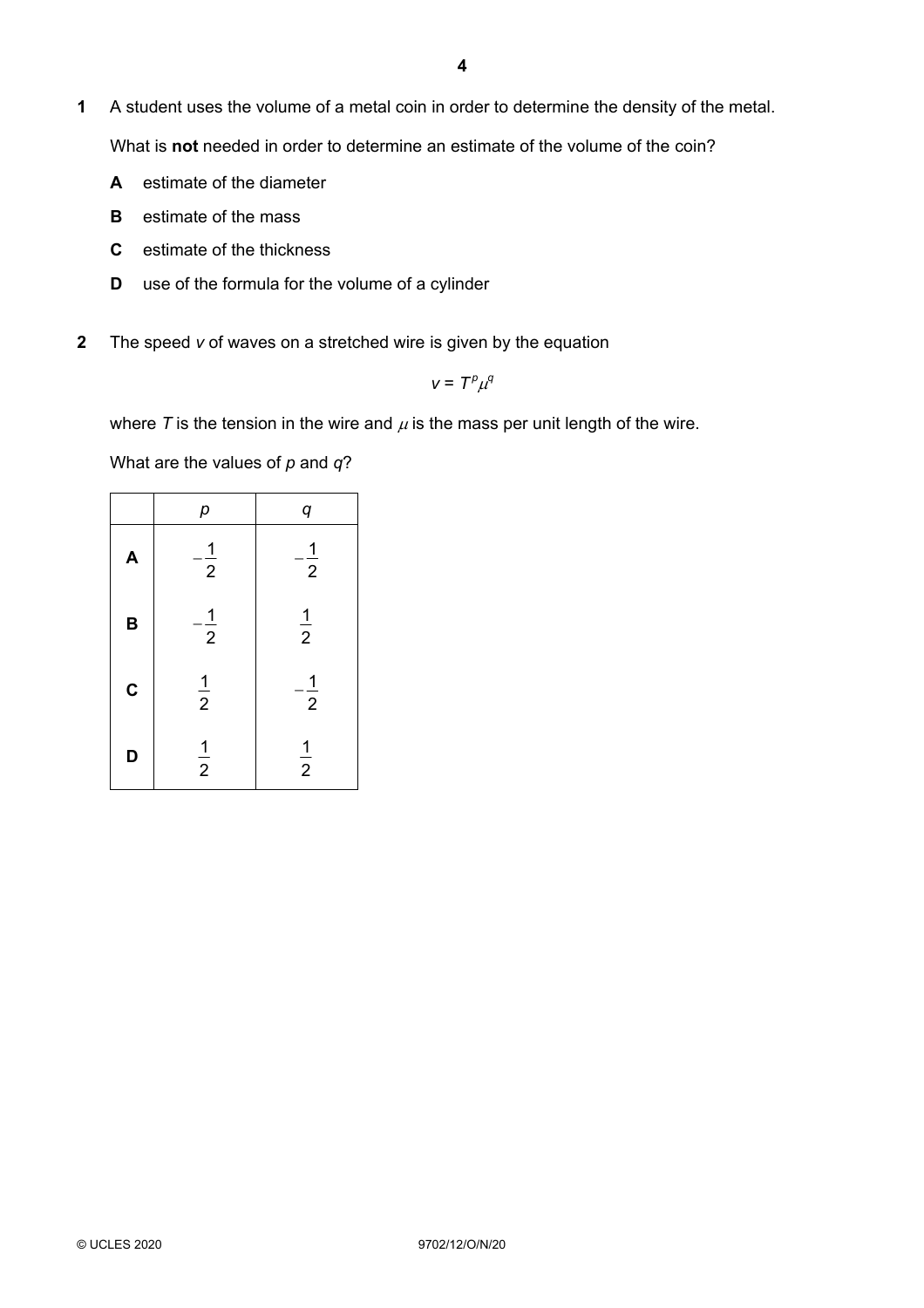**3** The diagram shows a force *F*. *P* is the horizontal component of *F*, at an angle  $\theta$  to *F*.



Which graph best shows the variation with  $\theta$  of the magnitude of  $P$ ?



**4** A student wishes to measure a distance of about 10 cm to a precision of 0.01 cm.

Which measuring instrument should be used?

- **A** metre rule
- **B** micrometer
- **C** tape measure
- **D** vernier calipers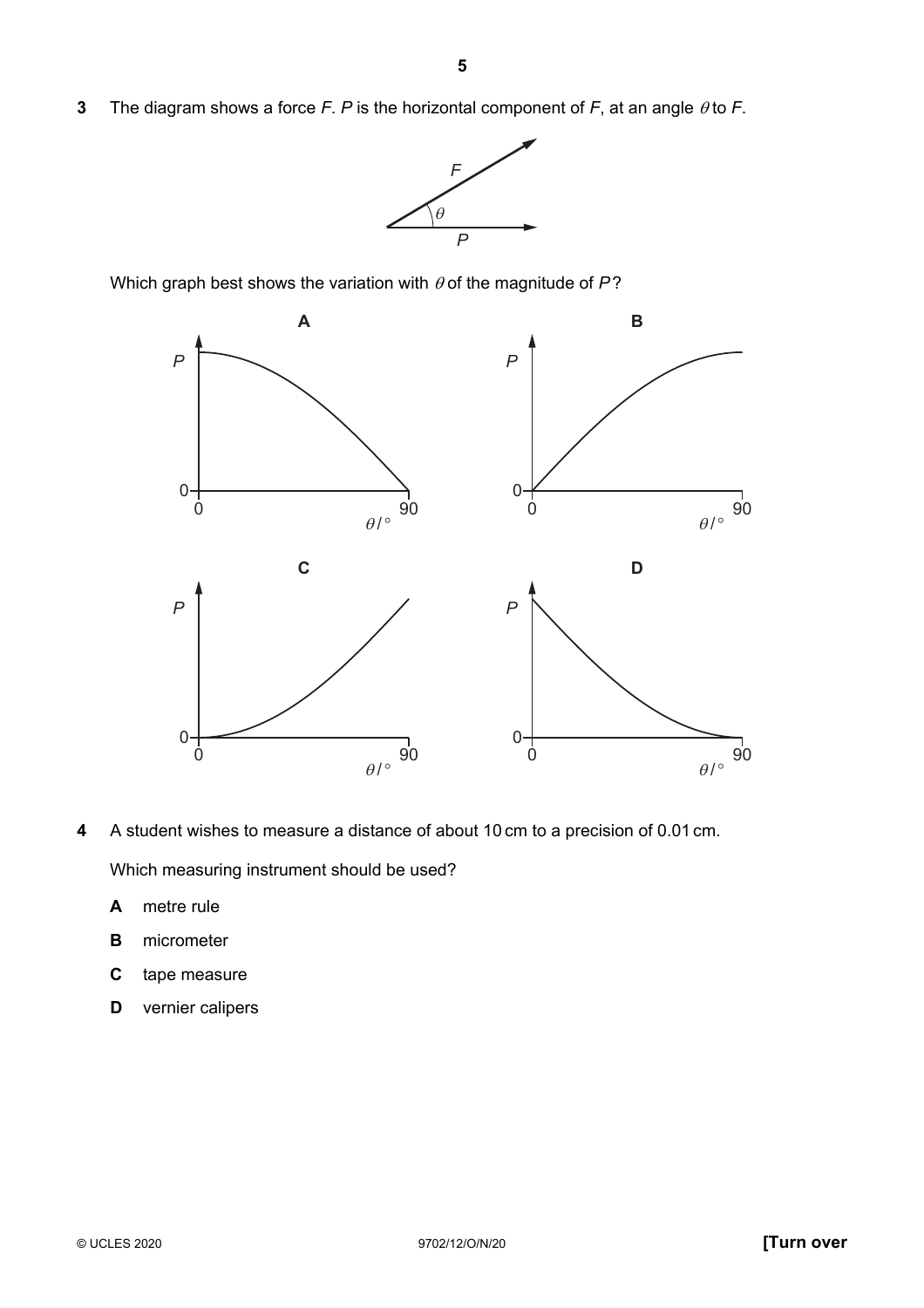**5** A steel ball is dropped and falls through a vertical height *h*. The time *t* taken to fall is measured using light gates.

The results are given in the table.

| $(4.05 \pm 0.01)$ m |  |
|---------------------|--|
| $(0.91 \pm 0.02)s$  |  |

The acceleration of free fall *g* is calculated using the equation shown.

$$
h=\tfrac{1}{2}gt^2
$$

What is the percentage uncertainty in the value of *g*?

**A** 2.4% **B** 4.6% **C** 5.1% **D** 9.3%

**6** A stone is thrown vertically upwards from a point X at time  $t = 0$ .

The variation with time *t* of the velocity *v* of the stone is shown.



What is the displacement of the stone from point X at time  $t = 3.0$  s?

- **A** 15 m above X
- **B** 15 m below X
- **C** 25 m above X
- **D** 25 m below X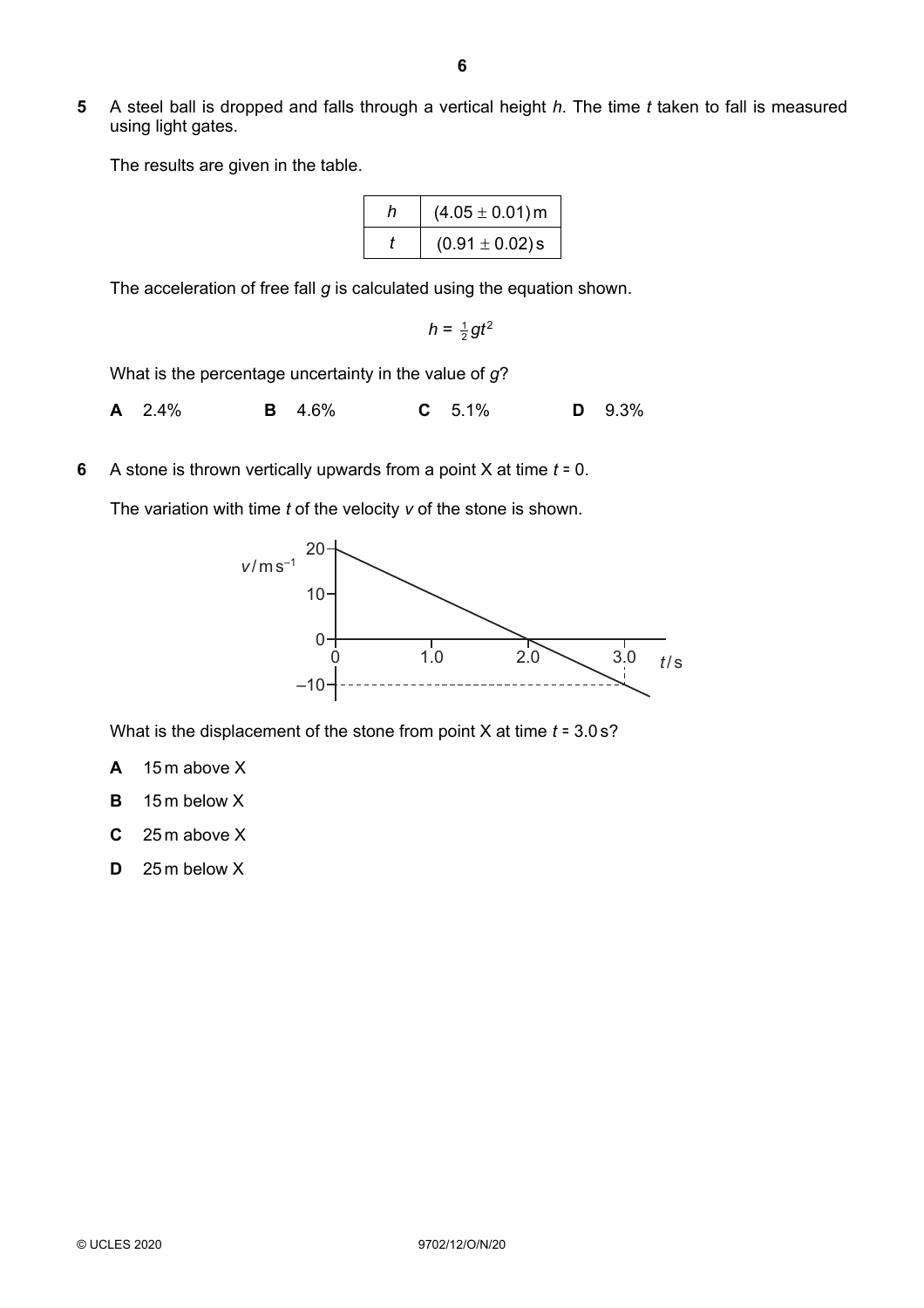**7** A mass of 5.0 kg is released from rest on a frictionless surface inclined at 30° to the horizontal. Air resistance is negligible.



**A** 1.6 m **B** 2.0 m **C** 2.7 m **D** 3.1 m

- **8** What is **not** a statement of one of Newton's laws of motion?
	- **A** If body X exerts a force on body Y, body Y exerts an equal and opposite force on body X.
	- **B** If no resultant force acts on a body it has constant velocity.
	- **C** The rate of change of momentum of a body is proportional to the resultant force acting on it and takes place in the direction of the force.
	- **D** The total momentum of a system of interacting bodies is constant if there is no external force.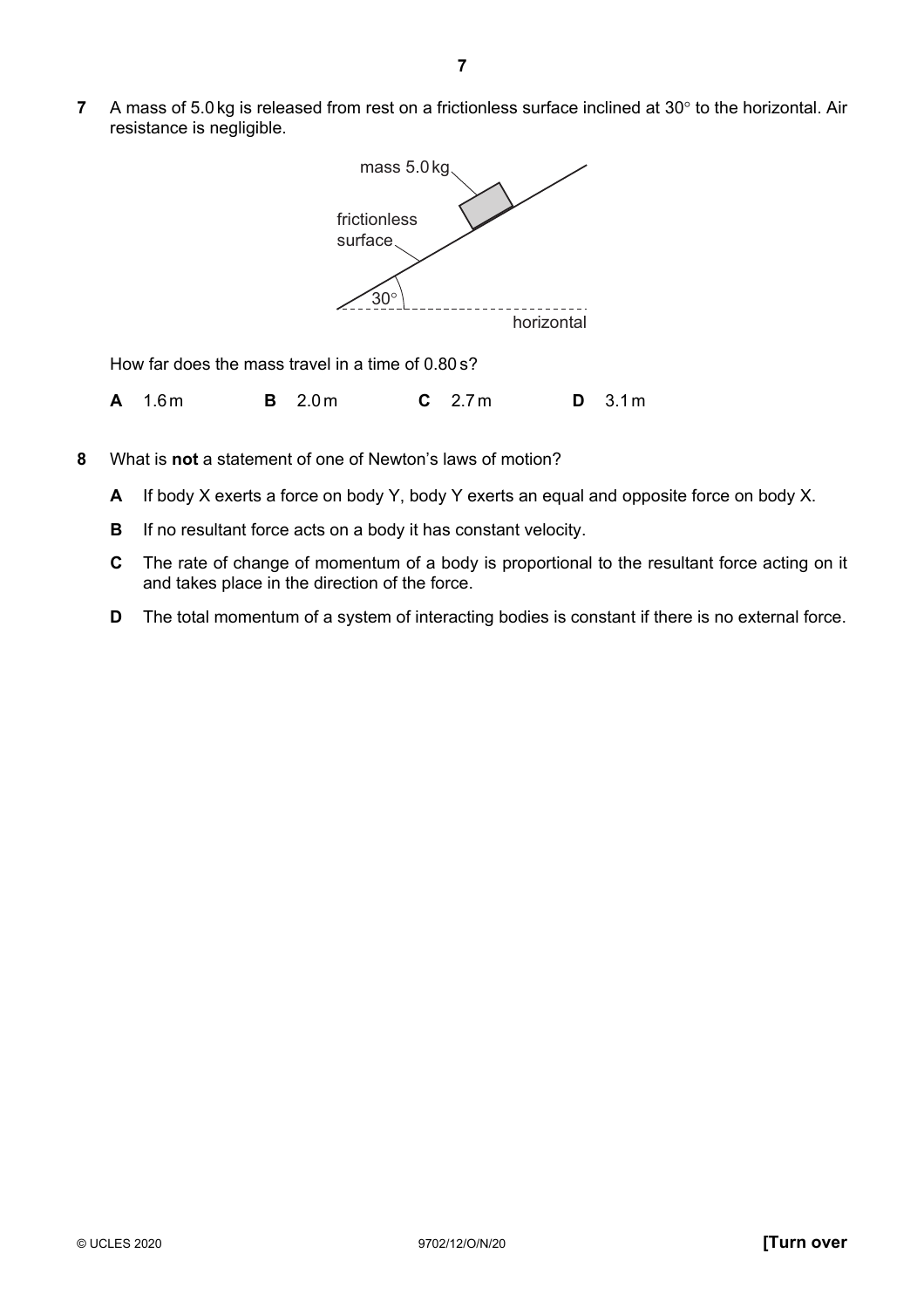**9** An object falls from a tall building.

The graph shows how the velocity of the object changes with time *t*.



The acceleration of free fall is *g*.

What describes the acceleration of the object at times *t* = *Y* and *t* = *Z*?

|   | acceleration<br>at $t = Y$ | acceleration<br>at $t = Z$ |
|---|----------------------------|----------------------------|
| A | decreasing                 | g                          |
| в | decreasing                 | ი                          |
| C | constant                   | g                          |
|   | constant                   |                            |

**10** Two balls, one of mass 2*m* and one of mass *m*, collide.

The diagrams show the initial and final velocities of the balls.

Which collision is **not** elastic?

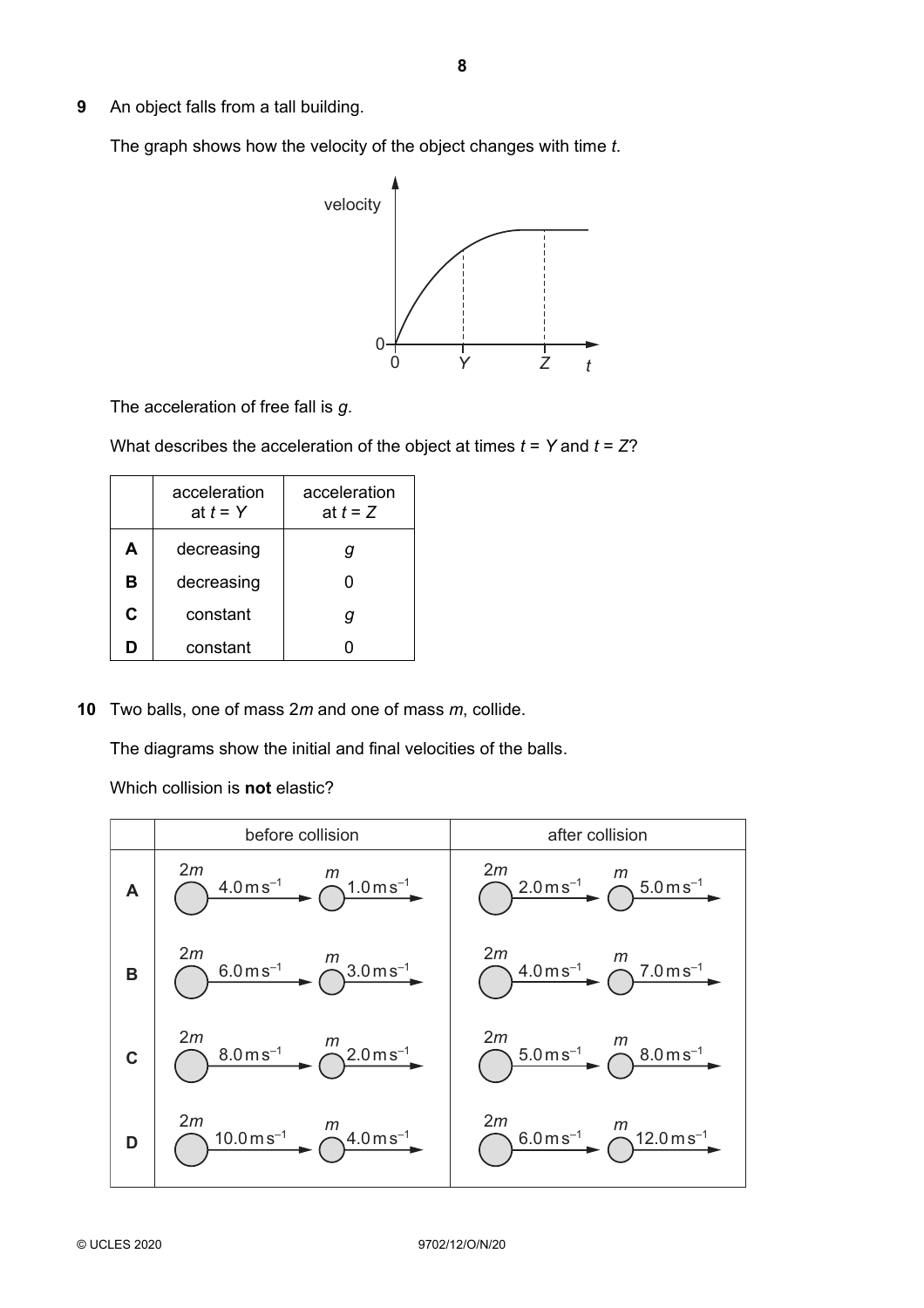**11** The diagram shows a 'ballistic pendulum'.



A pellet of mass *m* travelling at a speed *u* hits a stationary block of mass *M.* The pellet becomes embedded in the block and causes the block to move at a speed *v* immediately after the impact.

When a pellet of mass 2*m*, travelling at a speed 2*u*, hits a block of mass 2*M*, what is the speed of the block immediately after the impact? (Neglect the small increase in the mass of the block as the pellet's mass is added during the collision.)

**A** *v* **B**  $v\sqrt{2}$  **C** 2*v* **D** 4*v* 

**12** A rigid circular disc of radius *r* has its centre at X. A number of forces of equal magnitude *F* act at the edge of the disc. All the forces are in the plane of the disc.

Which arrangement of forces provides a total moment of magnitude 2*Fr* about X?

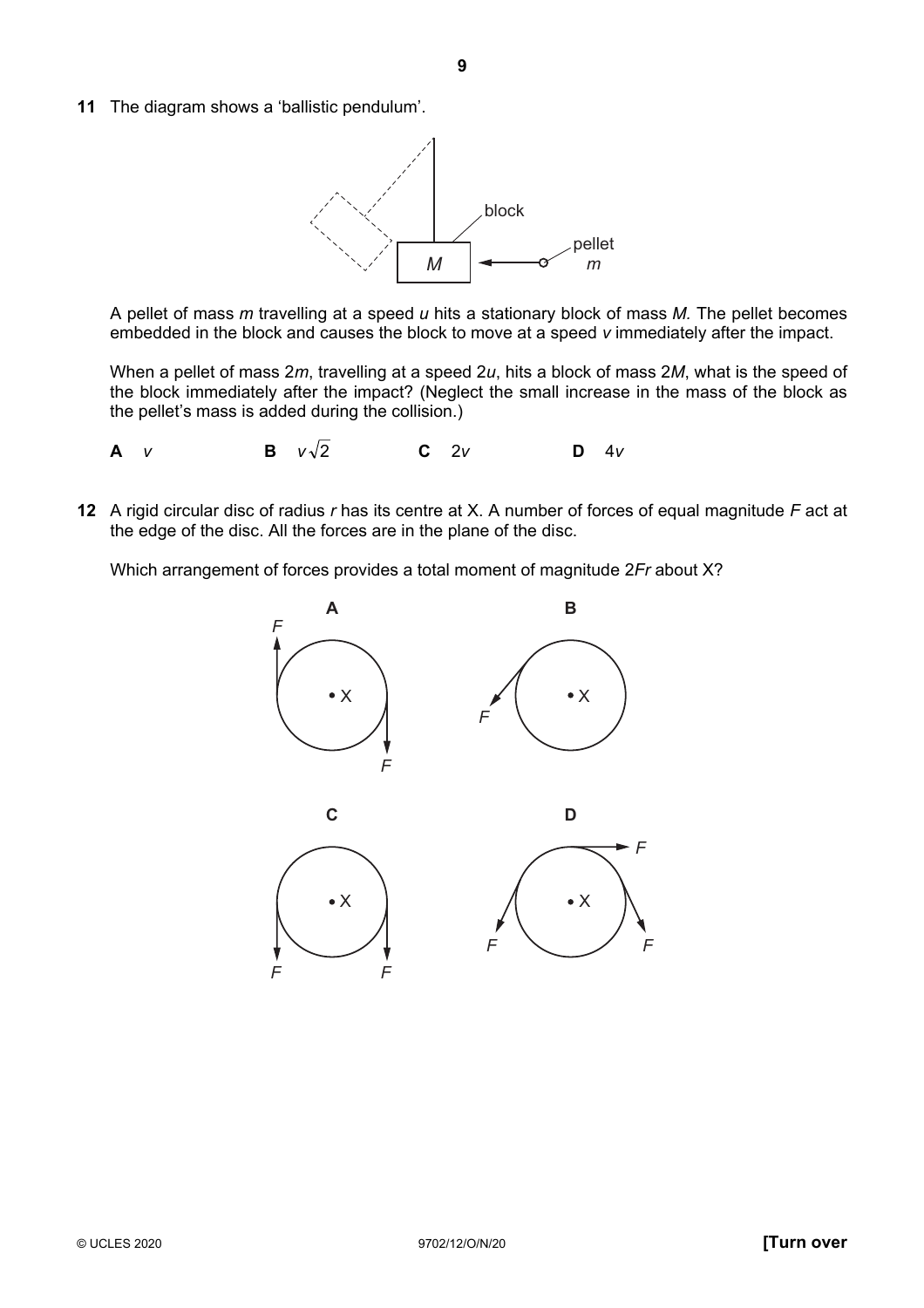**13** The diagram shows a uniform beam PQ. The length of the beam is 3.0 m and its weight is 50 N. The beam is supported on a pivot 1.0 m from end P. A load of weight *W* is hung from end P. The beam is in equilibrium.



What is the value of *W*?

**A** 25N **B** 50N **C** 75N **D** 100N

**14** In a high-wire circus act, a man of mass 85 kg is standing at rest at the midpoint of the wire.



The wire on either side of the man is at an angle of  $20^\circ$  to the horizontal.

What is the tension *T* in the wire?

- **A** 0.44 kN **B** 0.89 kN **C** 1.2 kN **D** 2.4 kN
- **15** A cylindrical block of ice of cross-sectional area 12 $m^2$  is floating, partially submerged, in the sea.

The density of the sea water is 1020 kg m<sup>-3</sup>. A polar bear of mass 400 kg steps onto the block of ice.

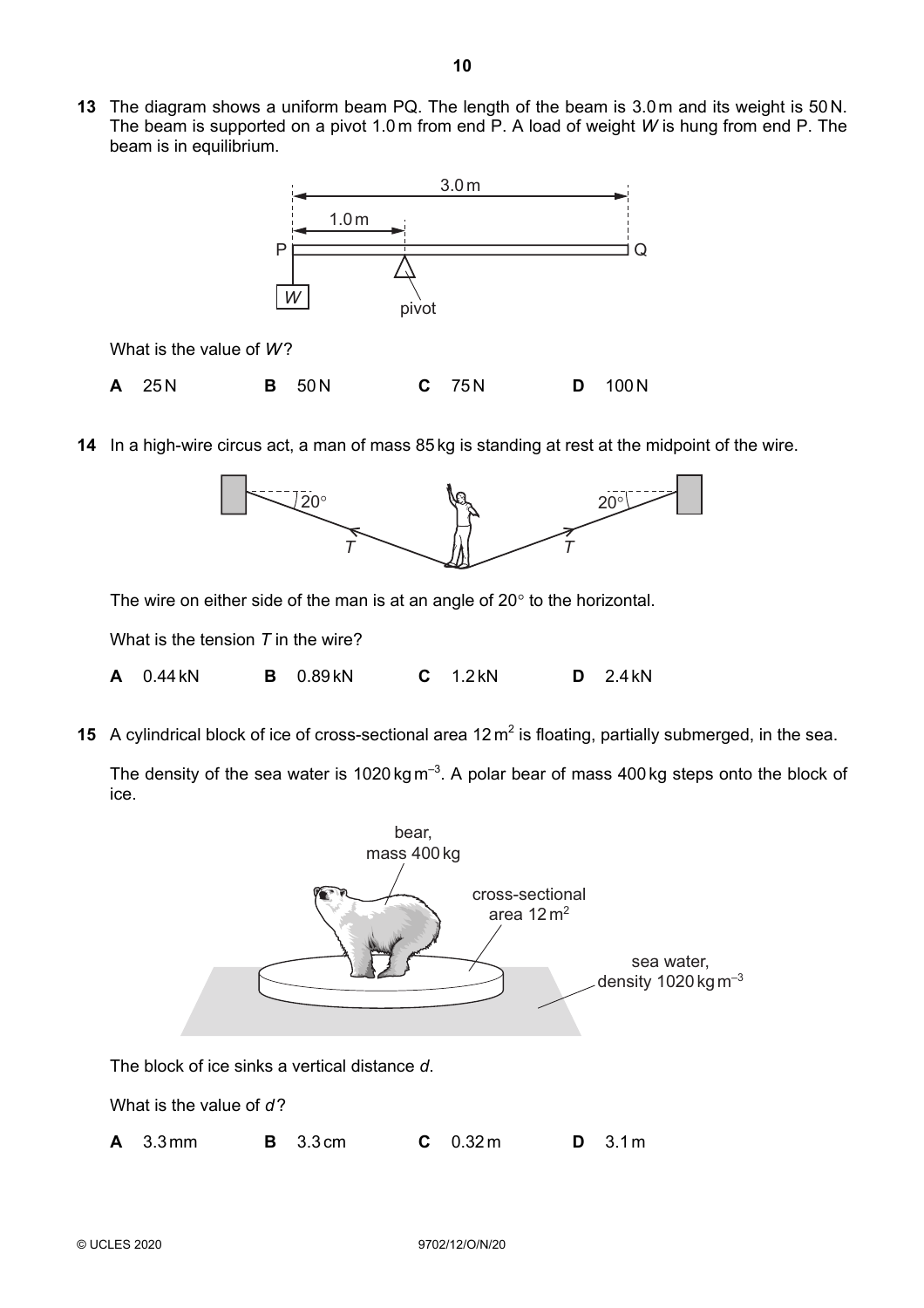Which statement is correct?

- **A** By the principle of conservation of energy, the total energy of the ball is constant throughout its motion.
- **B** By the principle of conservation of momentum, the momentum of the ball is constant throughout its motion.
- **C** The kinetic energy of the ball is greatest at the greatest height attained.
- **D** The potential energy of the ball increases at a constant rate during its ascent.
- **17** A hammer with 10 J of kinetic energy hits a nail and pushes it 5.0 mm into a plank.

Both the hammer and nail come to rest after the collision.

What is the approximate average force that acts on the nail while it moves through 5.0 mm?

**A** 0.050 N **B** 2.0 N **C** 50N **D** 2000N

**18** The change in gravitational potential energy ∆*E* of an object of mass *m* when moving through height ∆*h* near the surface of the Earth is given by the equation shown.

$$
\Delta E = mg\Delta h
$$

Which equation is needed as part of the derivation of this expression?

- **A** kinetic energy =  $\frac{1}{2}$   $\times$  mass  $\times$  (speed)<sup>2</sup>
- **B** moment = force  $\times$  distance
- **C** weight = mass  $\times$  acceleration of free fall
- **D** work done = power  $\times$  time
- **19** A racing car has an output power of 300 kW when travelling at a constant speed of 60 m s<sup>-1</sup>.

What is the total resistive force acting on the car?

**A** 5 kN **B** 10 kN **C** 50 kN **D** 100 kN

**20** A mass of 60.0 g is suspended from a spring and the distance from the bottom of the spring to the floor is measured to be 16.4 cm.

The mass is replaced with a 100.0 g mass and the distance from the bottom of the spring to the floor is now measured to be 12.6 cm. The spring obeys Hooke's law.

What is the spring constant of the spring?

**A** 1.05 N m–1 **B** 1.35 N m–1 **C** 10.3 N m–1 **D** 103N m–1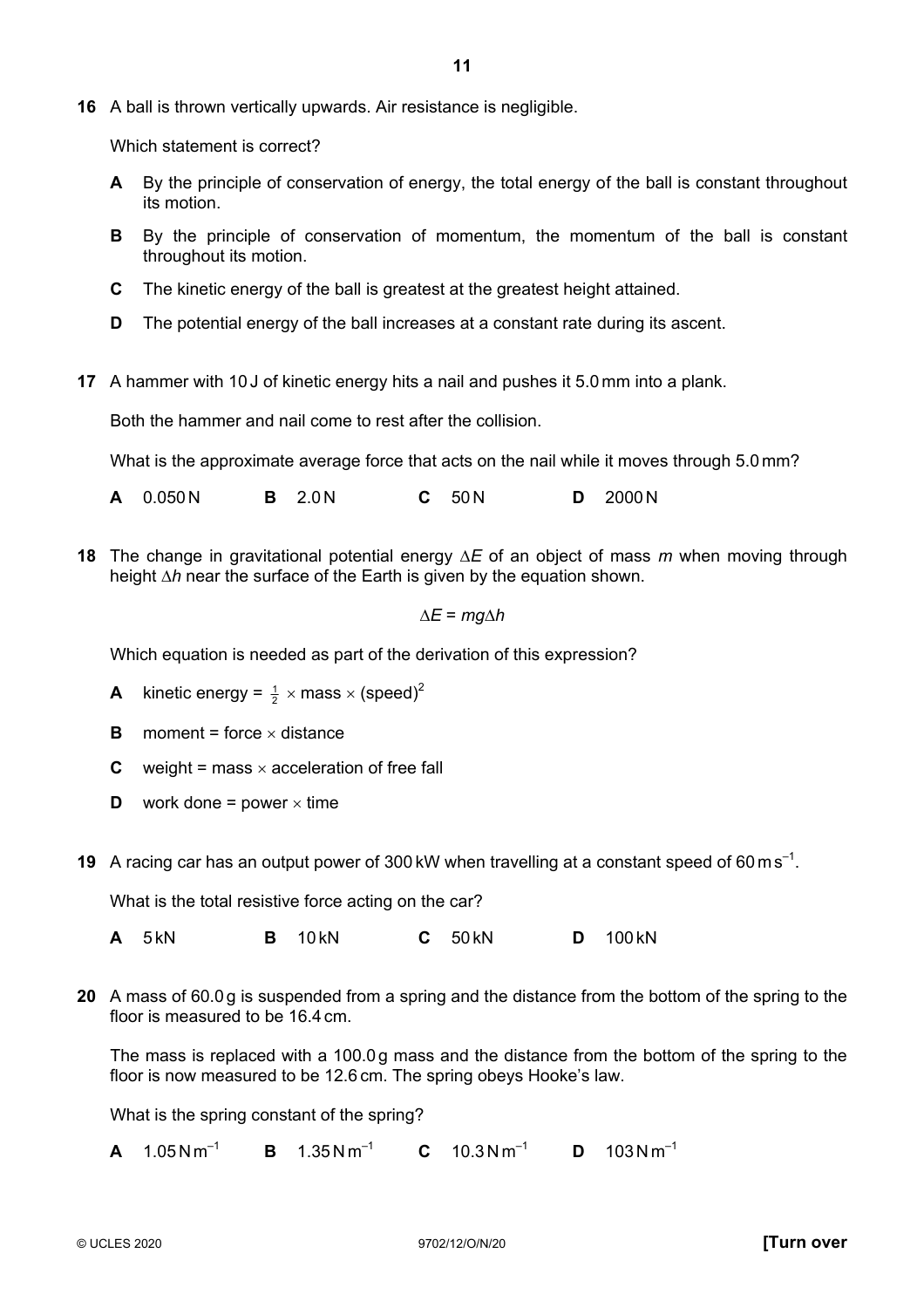**21** The graph shows the force–extension graph for a wire.



The wire is already extended by a force of 60 N.

How much work is done to increase the extension of the wire by 2.0 mm?

**A** 0.040 J **B** 0.090 J **C** 0.16 J **D** 0.25 J

**22** The speed *v* of waves in deep water is given by the equation

$$
v^2 = \frac{g\lambda}{2\pi}
$$

where  $\lambda$  is the wavelength of the waves and  $g$  is the acceleration of free fall.

A student measures the wavelength  $\lambda$  and the frequency  $f$  of a number of these waves.

Which graph should he plot to give a straight line through the origin?

- **A** *f*  $^2$  against  $\lambda$
- **B** *f* against  $\lambda^2$
- **C** *f* against  $\frac{1}{\lambda}$
- **D**  $f^2$  against  $\frac{1}{\lambda}$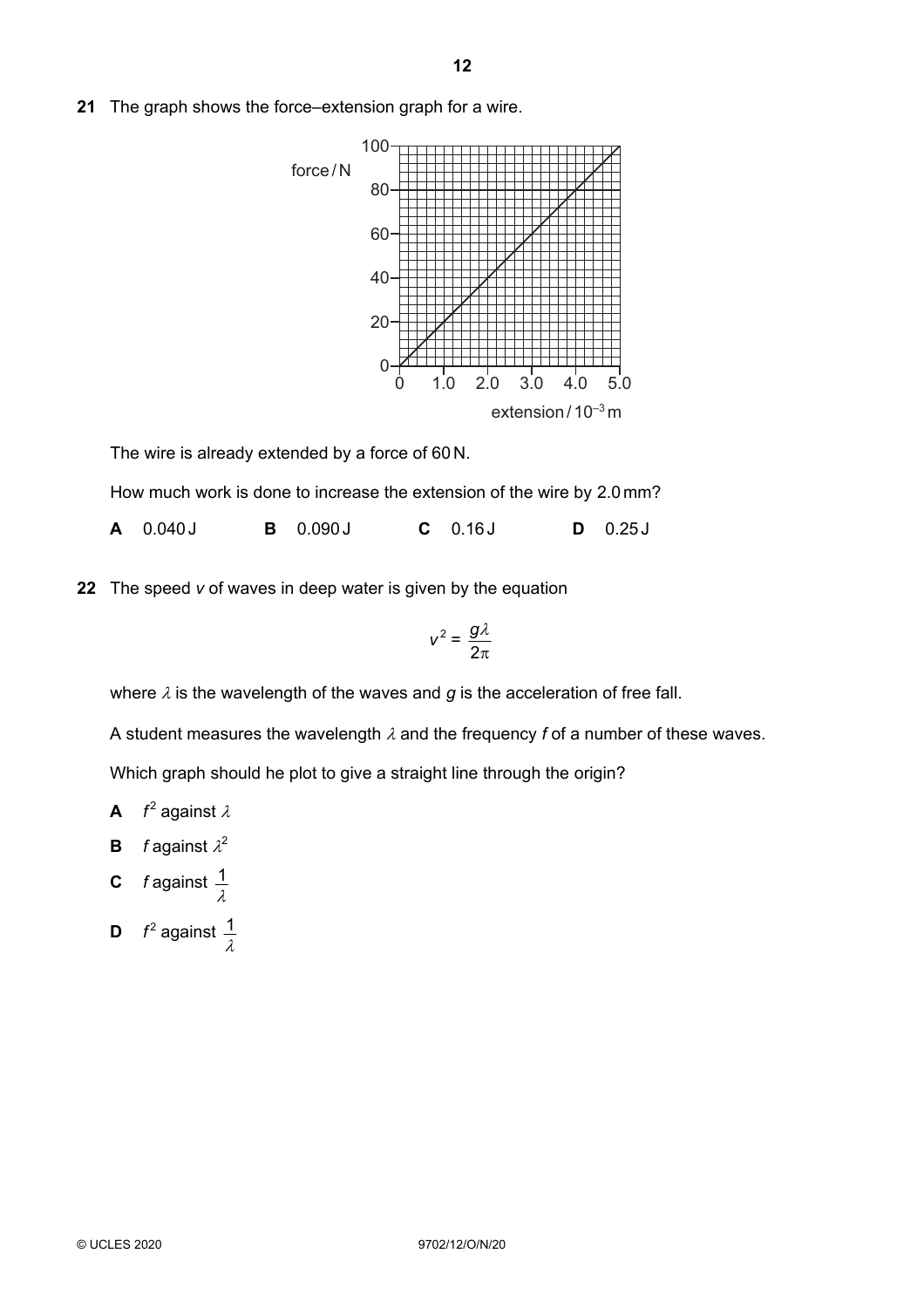**23** When sound travels through air, the air particles vibrate. A graph of displacement against time for a single air particle is shown.



Which graph shows how the kinetic energy of the air particle varies with time?

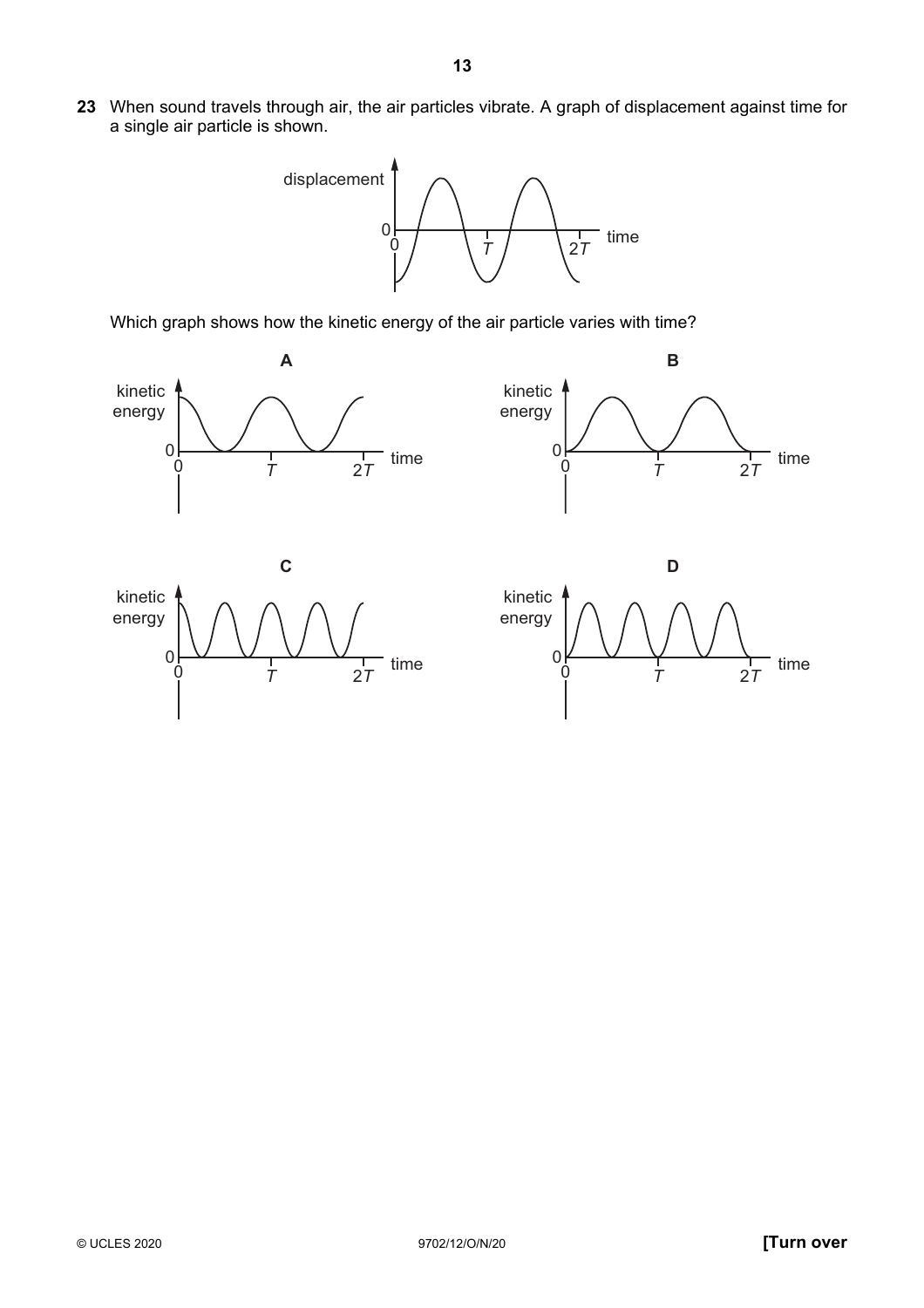**24** A vibrating tuning fork is held above a glass cylinder filled to the top with water. The water level is steadily lowered. A loud sound is first heard when the water level is 83.5 cm above the bench. The next loud sound is heard when the water level is 17.1 cm above the bench.



The speed of sound in air is  $340 \,\mathrm{m\,s}^{-1}$ .

What is the frequency of the tuning fork?

| $A$ 128 Hz | <b>B</b> 256 Hz | $C$ 384 Hz | $D$ 512 Hz |
|------------|-----------------|------------|------------|
|            |                 |            |            |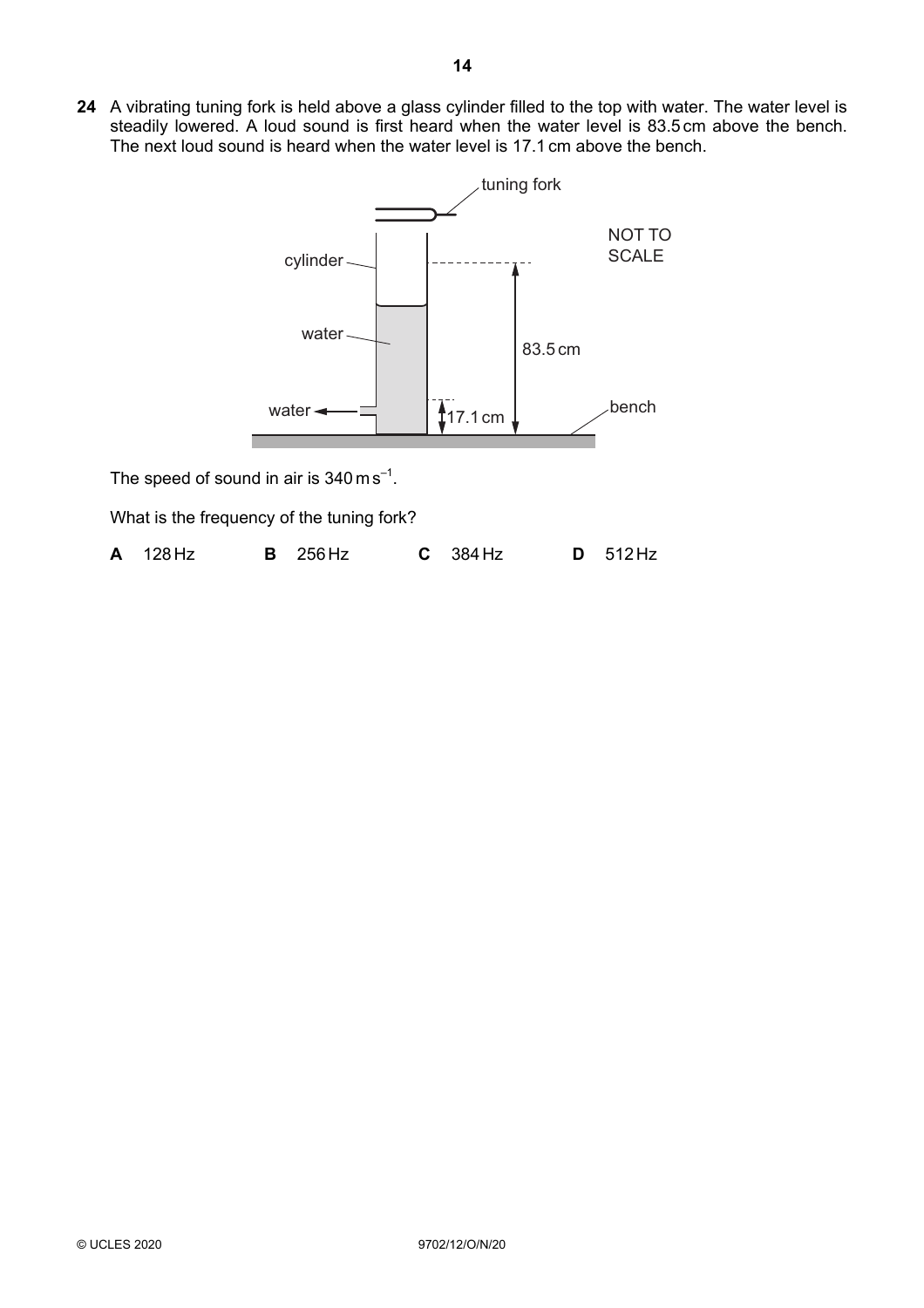**25** An emergency vehicle sounds its siren as it accelerates along a straight road between two points X and Y, as shown in the diagram.



The frequency of the sound emitted by the siren is 750 Hz.

A person stands at X and another person stands at Y.

What describes the sounds heard by the people at X and at Y as the vehicle accelerates?

|   | sound heard by person at X                     | sound heard by person at Y                     |
|---|------------------------------------------------|------------------------------------------------|
| A | higher than 750 Hz,<br>increasing in frequency | lower than 750 Hz,<br>decreasing in frequency  |
| в | higher than 750 Hz,<br>decreasing in frequency | lower than 750 Hz,<br>increasing in frequency  |
| C | lower than 750 Hz,<br>decreasing in frequency  | higher than 750 Hz,<br>increasing in frequency |
| D | lower than 750 Hz,<br>increasing in frequency  | higher than 750 Hz,<br>decreasing in frequency |

**26** Part of the electromagnetic spectrum is shown.



What is the name of the shaded region and what is the order of magnitude of a wavelength of a wave from this region?

|   | name        | wavelength<br>/m |
|---|-------------|------------------|
| А | infrared    | $10^{-5}$        |
| в | infrared    | $10^{-8}$        |
| C | ultraviolet | $10^{-5}$        |
| n | ultraviolet |                  |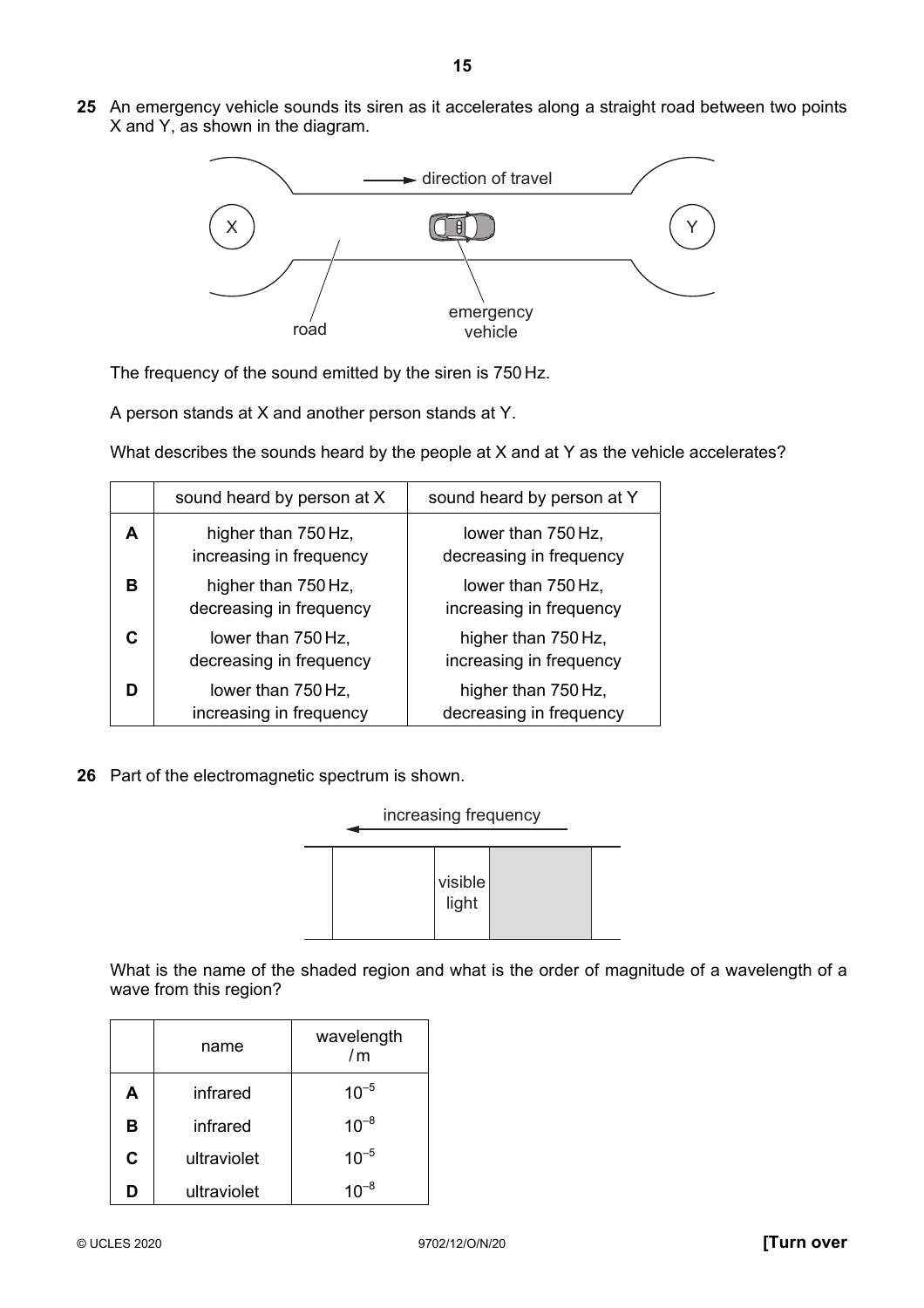**27** The three waves shown in each diagram have the same amplitude and frequency but different phase.

They are added together to give a resultant wave.

In which case is the resultant wave zero at this instant?



**28** A transmitting mast sends out microwaves of wavelength 1.5 cm and radio waves of wavelength 1.5 km.





A receiving aerial behind a mountain can detect the radio waves but not the microwaves.

What is the reason for this?

- **A** The radio waves are coherent but the microwaves are not.
- **B** The radio waves are diffracted around the mountain but the microwaves are not.
- **C** The radio waves are reflected by the mountain but the microwaves are not.
- **D** The radio waves travel at the speed of light but the microwaves do not.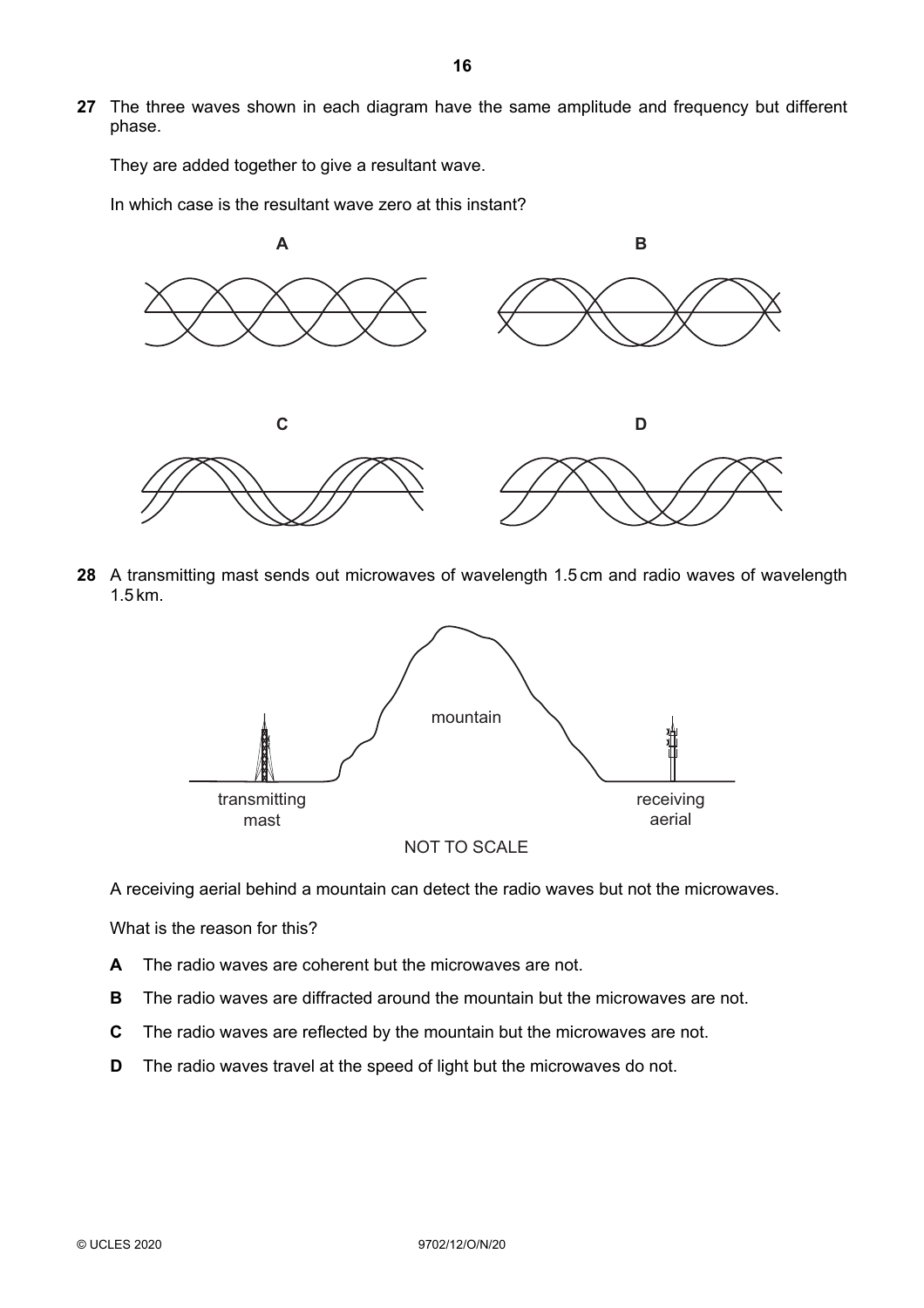**29** An experiment is carried out to demonstrate double-slit interference using light of wavelength 500 nm. The distance between bright fringes in the interference pattern is 5 mm.

What are possible values for the distance between the slits and the screen, and the slit separation?

|    | slit-screen<br>distance | slit separation   |
|----|-------------------------|-------------------|
| А  | 50 cm                   | 0.5 <sub>mm</sub> |
| в  | 50 cm                   | 5 <sub>mm</sub>   |
| C. | 5 <sub>m</sub>          | 0.5 <sub>mm</sub> |
| D  | 5m                      | 5 <sub>mm</sub>   |

**30** Light of a single frequency is incident on a diffraction grating. Seven bright spots are observed on a screen.

Which change will result in an increase in the number of bright spots observed?

- **A** Increase the distance between the grating and the screen.
- **B** Increase the frequency of the incident light.
- **C** Increase the intensity of the incident light.
- **D** Increase the number of lines per metre in the grating.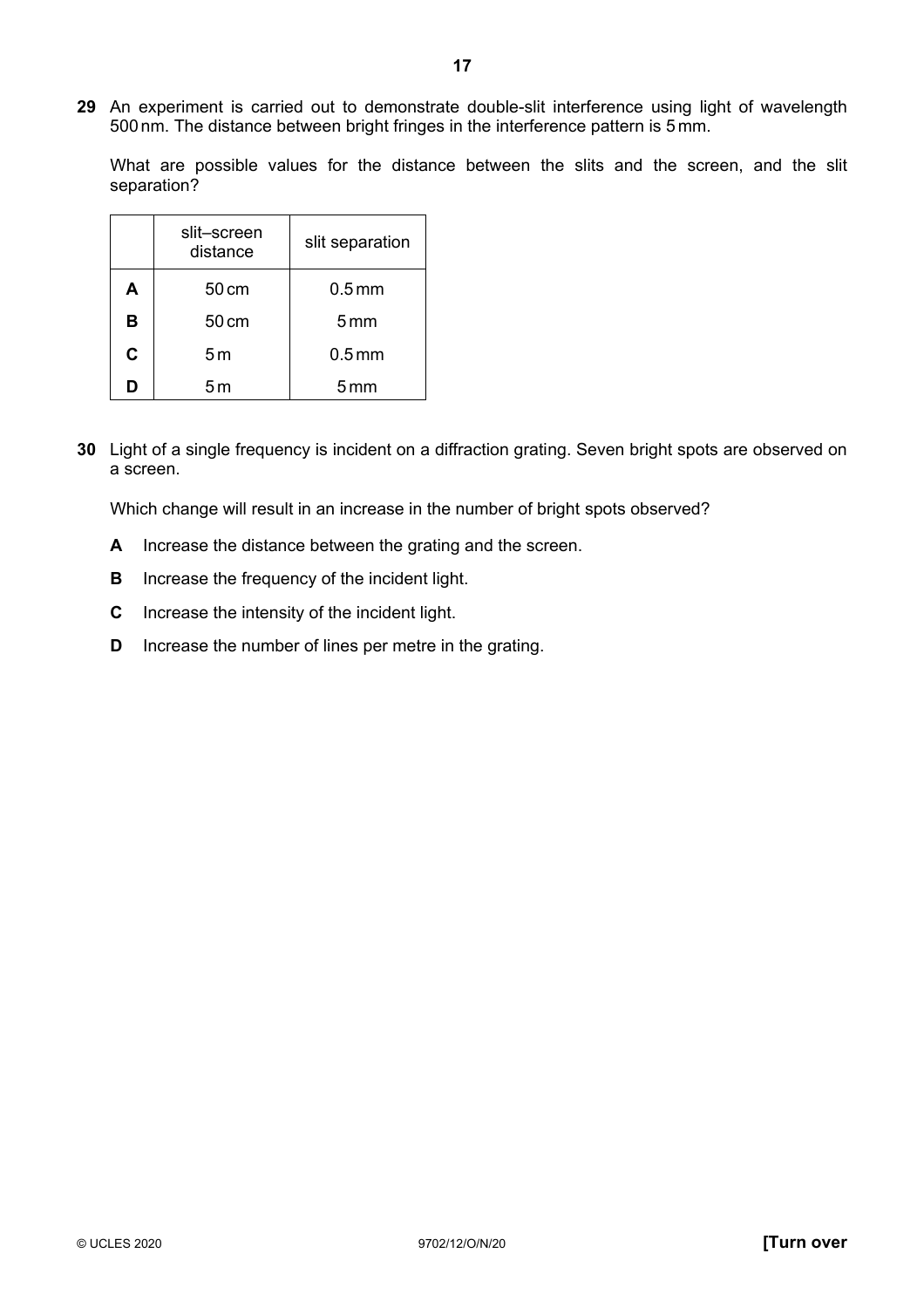**31** A molecule behaves as an electric 'dipole' consisting of two equal point charges of opposite sign, separated by a fixed distance. The molecule moves with constant horizontal velocity as it enters a vertical uniform electric field, as shown.



The positive and negative charges of the molecule enter the field at the same time.

What describes the effect of the electric field on the velocity of the molecule?

|   | horizontal component<br>of velocity | vertical component<br>of velocity |
|---|-------------------------------------|-----------------------------------|
| А | constant                            | increases                         |
| в | constant                            | zero                              |
| C | increases                           | increases                         |
|   | increases                           | zero                              |

**32** Two parallel metal plates are connected to a battery of negligible internal resistance.



One of the plates is slowly moved towards the other.

Which row is correct?

|   | electric field strength<br>between the plates | potential difference<br>between the plates |
|---|-----------------------------------------------|--------------------------------------------|
| А | decreases                                     | constant                                   |
| в | increases                                     | constant                                   |
| c | decreases                                     | increases                                  |
|   | increases                                     | increases                                  |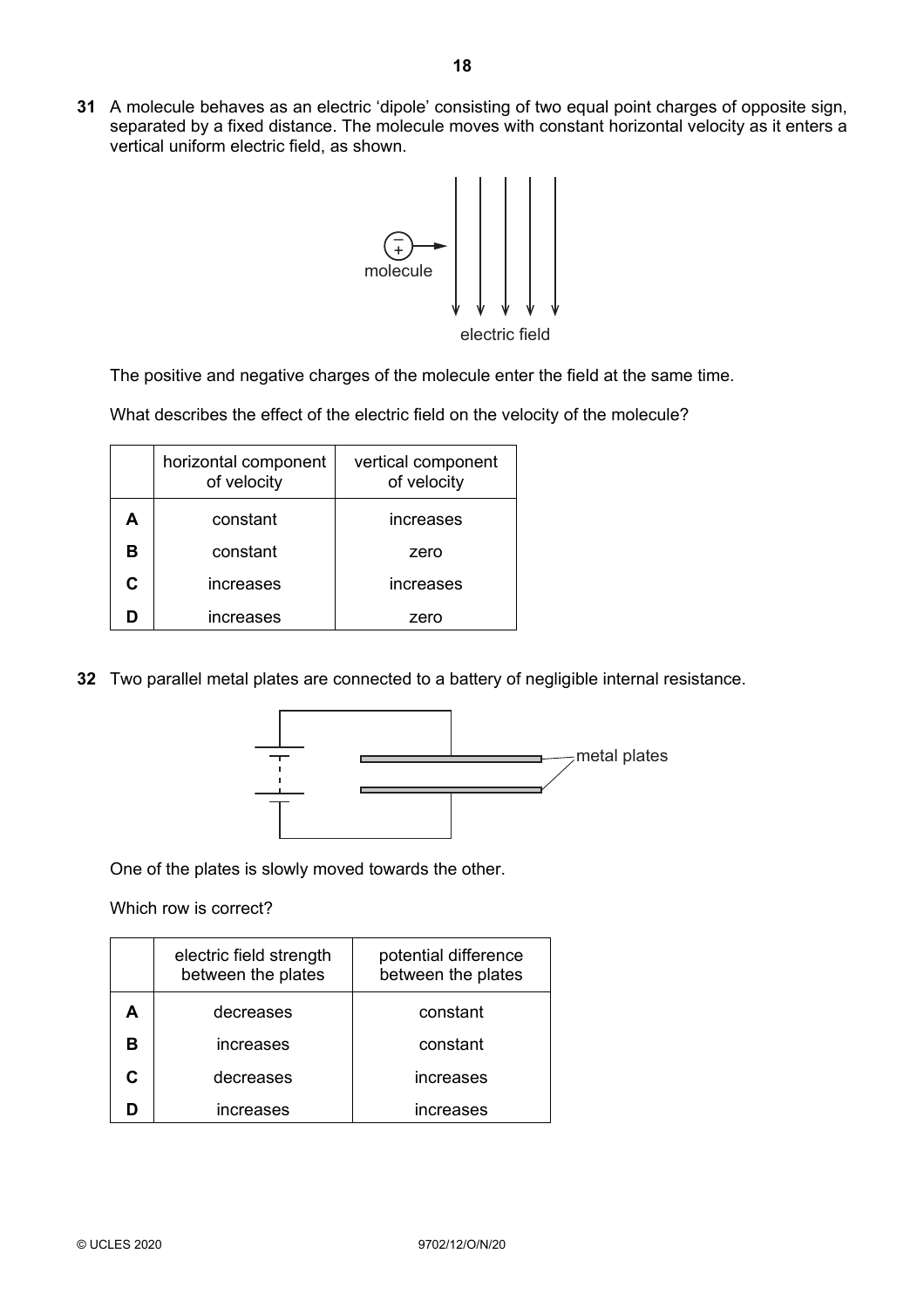**33** Four point charges, each of charge *Q*, are placed on the edge of an insulating disc of radius *r*. The disc rotates at a rate of *n* revolutions per unit time.



What is the equivalent electric current at the edge of the disc?



**34** In the circuit shown, a fixed resistor X is connected in series with a battery and a variable resistor.



The power dissipated in resistor X is 7.2 W when a current of 3.0A passes through it.

The variable resistor is adjusted so that the power dissipated in X increases by 50%.

What is the new current in the circuit?

**A** 2.4A **B** 3.7A **C** 4.5A **D** 14A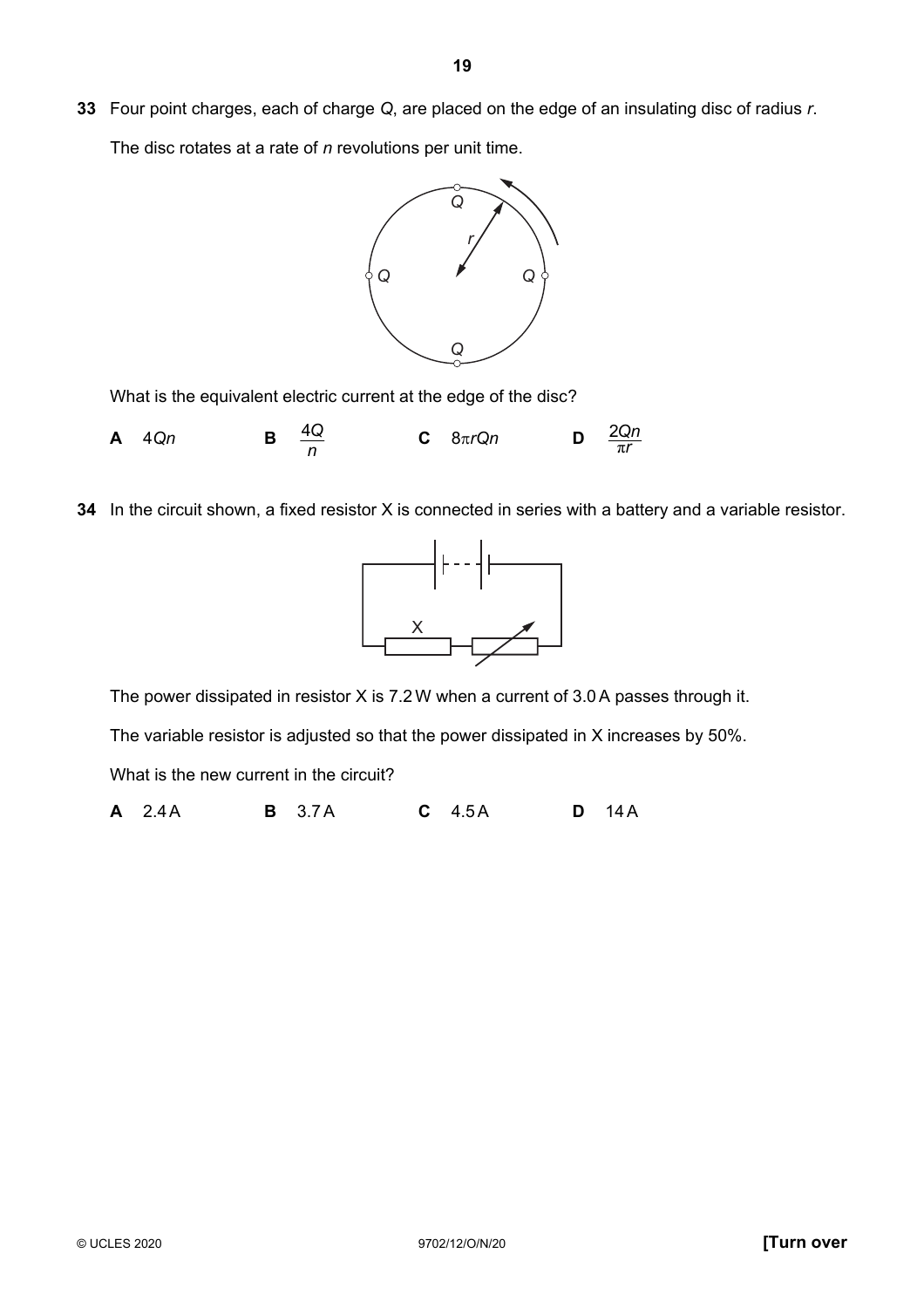**35** A resistor and a filament lamp are connected in series with a power supply. The *I*–*V* characteristics of the resistor and of the lamp are shown below.



The potential difference (p.d.) across the resistor is 3.3V.

What is the resistance of the lamp?

| A $0.071\Omega$ |  |  | <b>B</b> $4.2\Omega$ |  | C $11\Omega$ |  | <b>D</b> 14 $\Omega$ |
|-----------------|--|--|----------------------|--|--------------|--|----------------------|
|-----------------|--|--|----------------------|--|--------------|--|----------------------|

**36** A car battery has an electromotive force (e.m.f.) of 12V and an internal resistance of 0.05  $\Omega$ . The battery is connected to the starter motor of a car. The current in the motor is 160A.



What is the terminal p.d. across the battery?

**A** 0V **B** 4V **C** 8V **D** 12V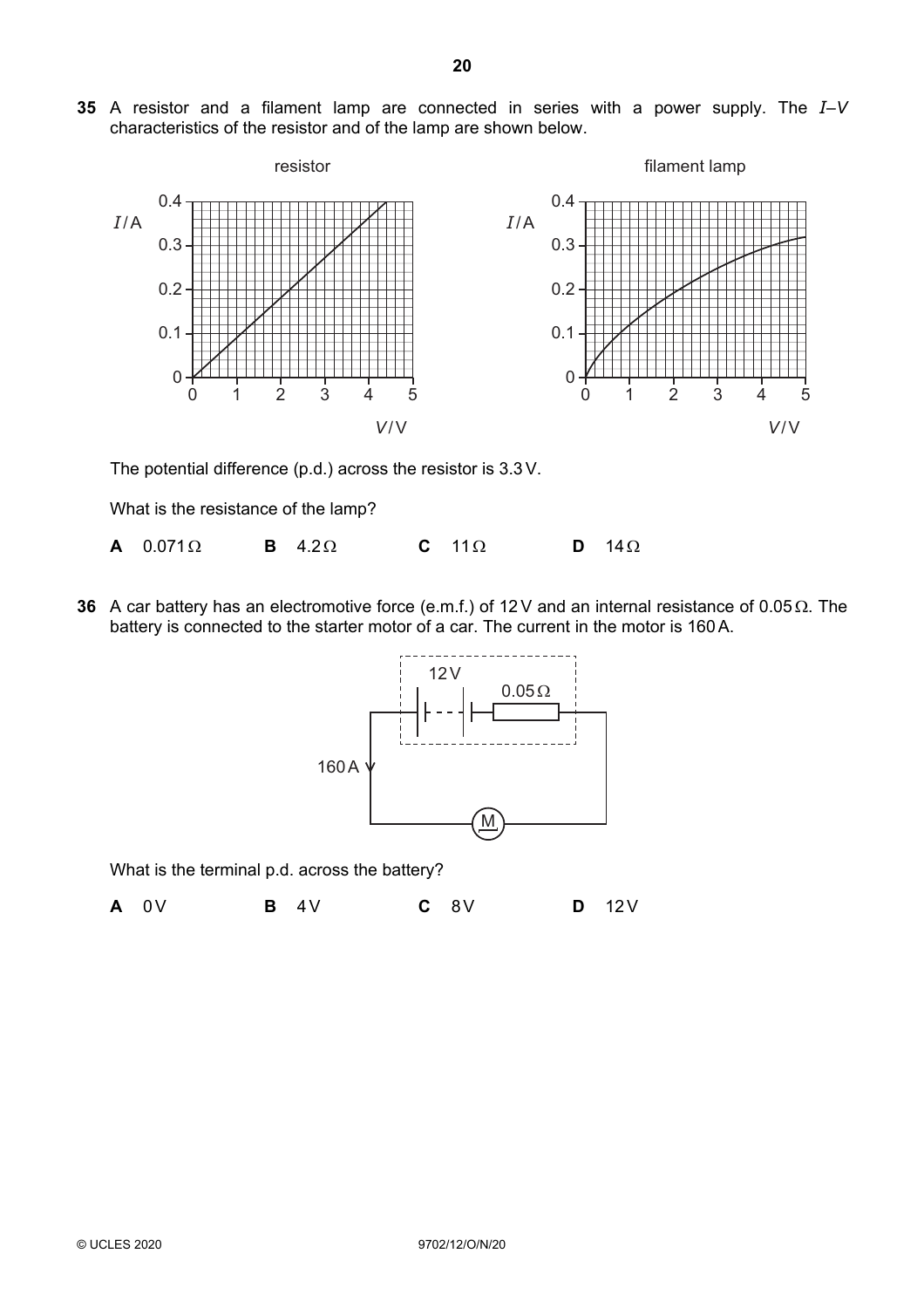**37** A cell of negligible internal resistance is connected to a network of resistors and a voltmeter, as shown.



The reading on the voltmeter is zero.

What is the resistance of resistor R?

| A $1.20 \Omega$ | <b>B</b> 1.80 $\Omega$ | C 7.20 $\Omega$ | D $14.4\Omega$ |
|-----------------|------------------------|-----------------|----------------|
|                 |                        |                 |                |

**38** A voltmeter is connected into a circuit with the polarity shown in the diagram.



The sliding contact is moved to end P of the potentiometer and then to end Q.

What are the two readings of the voltmeter?

|   | sliding contact<br>at end P | sliding contact<br>at end Q |
|---|-----------------------------|-----------------------------|
| А | 0 V                         | 3 V                         |
| в | 0 V                         | 6 V                         |
| C | 3V                          | 3 V                         |
| D | 3V                          | 6 V                         |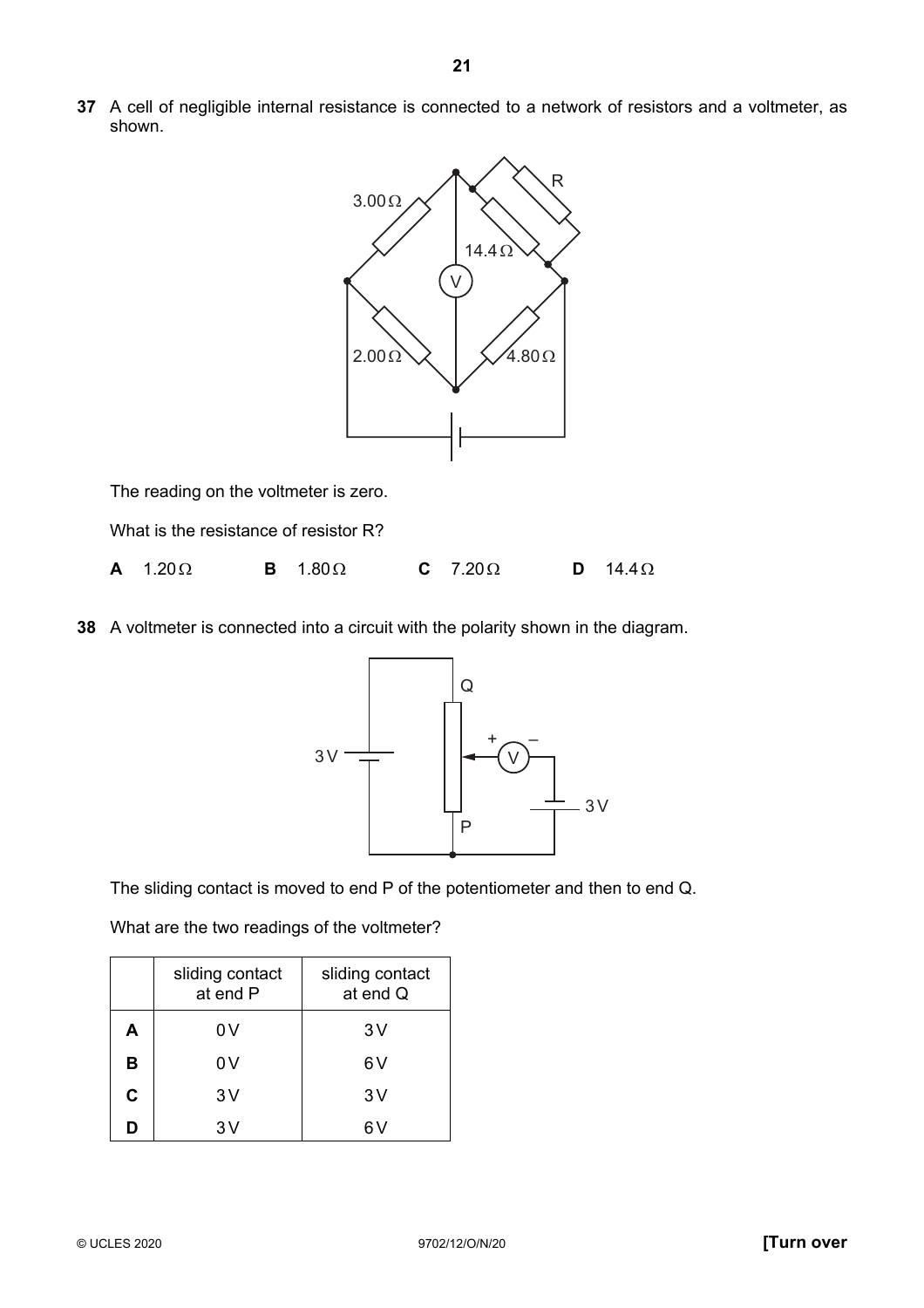- **39** What is a conclusion from the alpha-particle scattering experiment?
	- **A** Protons and electrons have equal but opposite charges.
	- **B** Protons have a much larger mass than electrons.
	- **C** The nucleus contains most of the mass of the atom.
	- **D** The nucleus of an atom contains protons and neutrons.
- **40** Which particle is a hadron?
	- **A** electron
	- **B** neutrino
	- **C** positron
	- **D** proton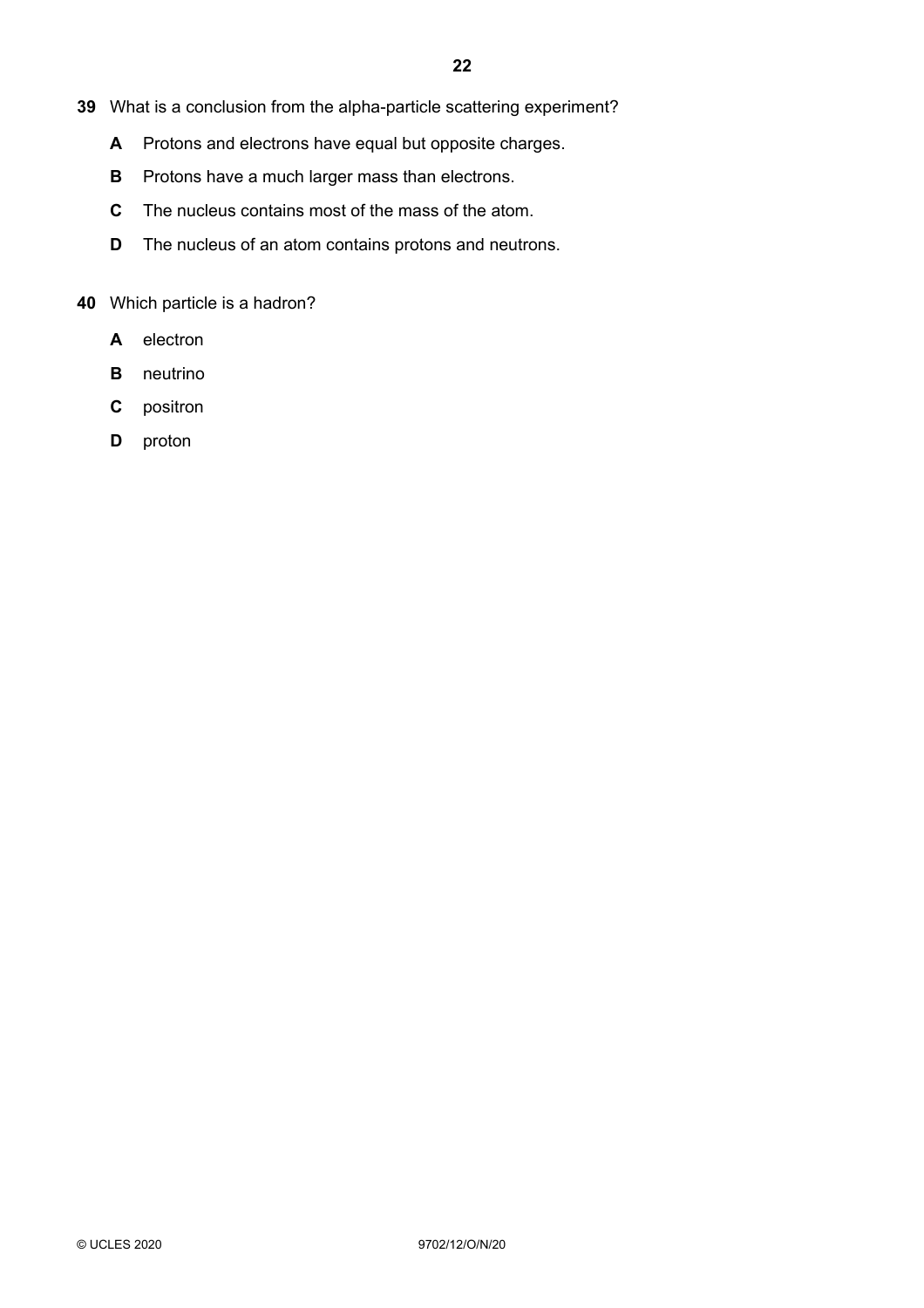# **BLANK PAGE**